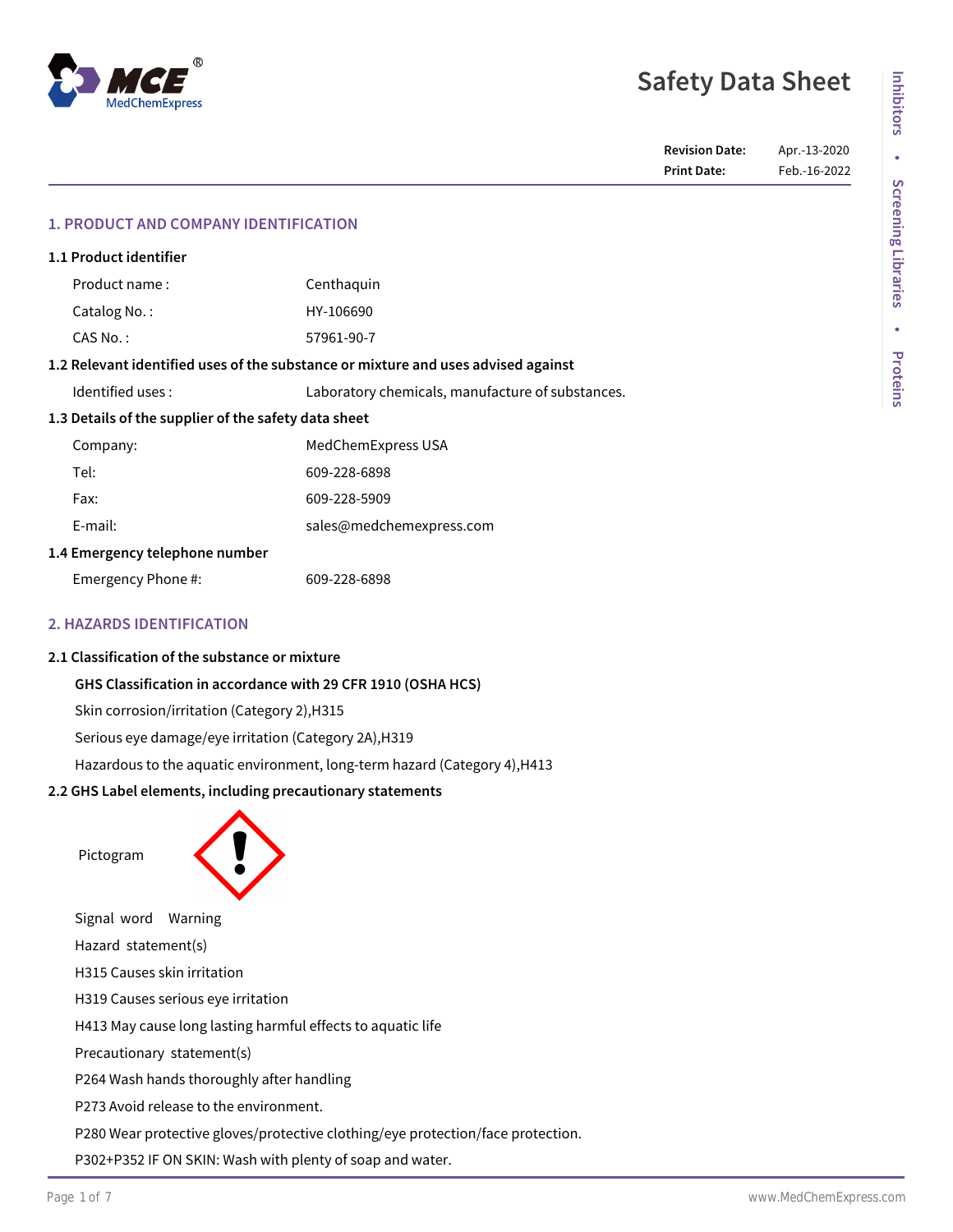P305+P351+P338 IF IN EYES: Rinse cautiously with water for several minutes. Remove contact lenses, if present and easy to do. Continue rinsing.

P313 Get medical advice/attention.

P332+P313 If skin irritation occurs: Get medical advice/attention.

P337+P313 If eye irritation persists: Get medical advice/attention.

P362 Take off contaminated clothing and wash before reuse.

P501 Dispose of contents/container to in accordance with local regulation.

# **2.3 Other hazards**

None.

# **3. COMPOSITION/INFORMATION ON INGREDIENTS**

## **3.1 Substances**

| Synonyms:         | Centhaguine; PMZ-2010 |
|-------------------|-----------------------|
| Formula:          | $C_{22}H_{25}N_{3}$   |
| Molecular Weight: | 331.45                |
| CAS No.:          | 57961-90-7            |

## **4. FIRST AID MEASURES**

# **4.1 Description of first aid measures**

## **Eye contact**

Remove any contact lenses, locate eye-wash station, and flush eyes immediately with large amounts of water. Separate eyelids with fingers to ensure adequate flushing. Promptly call a physician.

# **Skin contact**

Rinse skin thoroughly with large amounts of water. Remove contaminated clothing and shoes and call a physician.

# **Inhalation**

Immediately relocate self or casualty to fresh air. If breathing is difficult, give cardiopulmonary resuscitation (CPR). Avoid mouthto-mouth resuscitation.

#### **Ingestion**

Wash out mouth with water; Do NOT induce vomiting; call a physician.

# **4.2 Most important symptoms and effects, both acute and delayed**

The most important known symptoms and effects are described in the labelling (see section 2.2).

# **4.3 Indication of any immediate medical attention and special treatment needed**

Treat symptomatically.

# **5. FIRE FIGHTING MEASURES**

#### **5.1 Extinguishing media**

# **Suitable extinguishing media**

Use water spray, dry chemical, foam, and carbon dioxide fire extinguisher.

# **5.2 Special hazards arising from the substance or mixture**

During combustion, may emit irritant fumes.

#### **5.3 Advice for firefighters**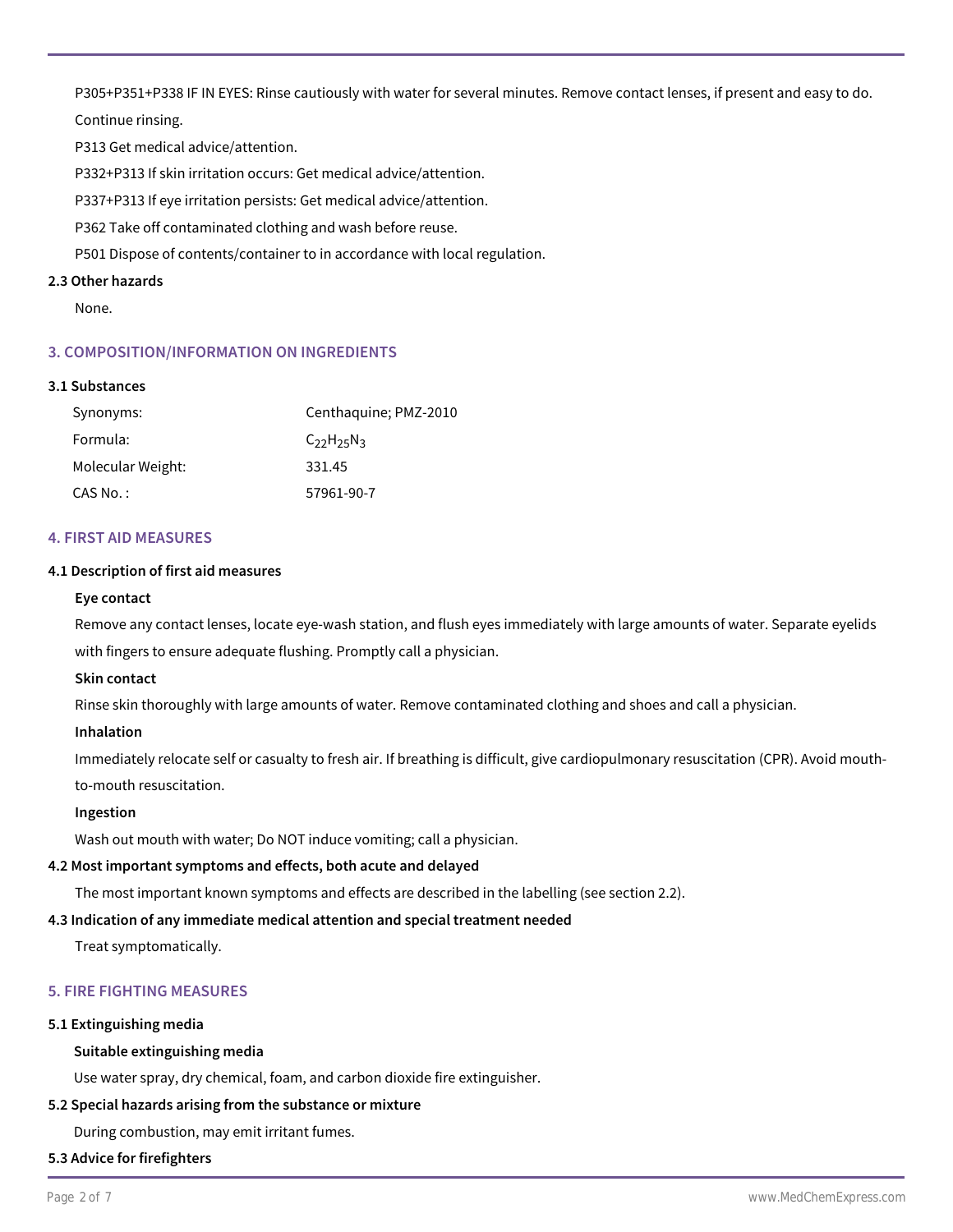Wear self-contained breathing apparatus and protective clothing.

# **6. ACCIDENTAL RELEASE MEASURES**

#### **6.1 Personal precautions, protective equipment and emergency procedures**

Use full personal protective equipment. Avoid breathing vapors, mist, dust or gas. Ensure adequate ventilation. Evacuate personnel to safe areas.

Refer to protective measures listed in sections 8.

#### **6.2 Environmental precautions**

Try to prevent further leakage or spillage. Keep the product away from drains or water courses.

#### **6.3 Methods and materials for containment and cleaning up**

Absorb solutions with finely-powdered liquid-binding material (diatomite, universal binders); Decontaminate surfaces and equipment by scrubbing with alcohol; Dispose of contaminated material according to Section 13.

# **7. HANDLING AND STORAGE**

#### **7.1 Precautions for safe handling**

Avoid inhalation, contact with eyes and skin. Avoid dust and aerosol formation. Use only in areas with appropriate exhaust ventilation.

#### **7.2 Conditions for safe storage, including any incompatibilities**

Keep container tightly sealed in cool, well-ventilated area. Keep away from direct sunlight and sources of ignition.

| Recommended storage temperature:                   | Powder     | -20°C 3 years           |
|----------------------------------------------------|------------|-------------------------|
|                                                    |            | $4^{\circ}$ C 2 years   |
|                                                    | In solvent | -80°C 6 months          |
|                                                    |            | $-20^{\circ}$ C 1 month |
| Shipping at room temperature if less than 2 weeks. |            |                         |

#### **7.3 Specific end use(s)**

No data available.

# **8. EXPOSURE CONTROLS/PERSONAL PROTECTION**

#### **8.1 Control parameters**

## **Components with workplace control parameters**

This product contains no substances with occupational exposure limit values.

#### **8.2 Exposure controls**

#### **Engineering controls**

Ensure adequate ventilation. Provide accessible safety shower and eye wash station.

#### **Personal protective equipment**

| Eye protection                  | Safety goggles with side-shields.                                   |
|---------------------------------|---------------------------------------------------------------------|
| <b>Hand protection</b>          | Protective gloves.                                                  |
| Skin and body protection        | Impervious clothing.                                                |
| <b>Respiratory protection</b>   | Suitable respirator.                                                |
| Environmental exposure controls | Keep the product away from drains, water courses or the soil. Clean |
|                                 | spillages in a safe way as soon as possible.                        |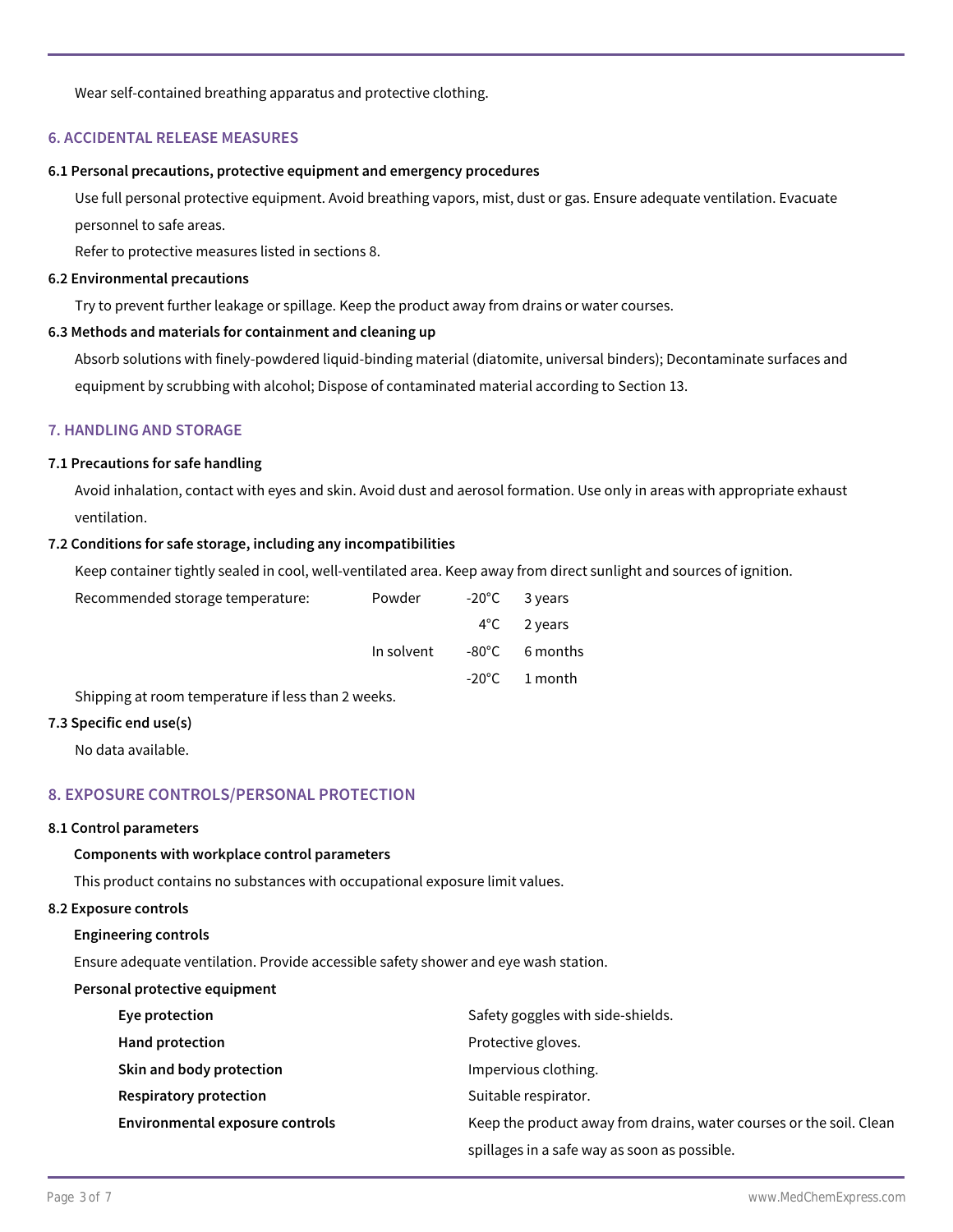# **9. PHYSICAL AND CHEMICAL PROPERTIES**

## **9.1 Information on basic physical and chemical properties**

| Appearance                                   | Solid             |
|----------------------------------------------|-------------------|
| Odor                                         | No data available |
| Odor threshold                               | No data available |
| рH                                           | No data available |
| Melting/freezing point                       | No data available |
| <b>Boiling point/range</b>                   | No data available |
| <b>Flash point</b>                           | No data available |
| <b>Evaporation rate</b>                      | No data available |
| Flammability (solid, gas)                    | No data available |
| Upper/lower flammability or explosive limits | No data available |
| Vapor pressure                               | No data available |
| Vapor density                                | No data available |
| <b>Relative density</b>                      | No data available |
| <b>Water Solubility</b>                      | No data available |
| <b>Partition coefficient</b>                 | No data available |
| <b>Auto-ignition temperature</b>             | No data available |
| <b>Decomposition temperature</b>             | No data available |
| <b>Viscosity</b>                             | No data available |
| <b>Explosive properties</b>                  | No data available |
| Oxidizing properties                         | No data available |
| 9.2 Other safety information                 |                   |

No data available.

# **10. STABILITY AND REACTIVITY**

# **10.1 Reactivity**

No data available.

# **10.2 Chemical stability**

Stable under recommended storage conditions.

# **10.3 Possibility of hazardous reactions**

No data available.

#### **10.4 Conditions to avoid**

No data available.

#### **10.5 Incompatible materials**

Strong acids/alkalis, strong oxidising/reducing agents.

## **10.6 Hazardous decomposition products**

Under fire conditions, may decompose and emit toxic fumes.

Other decomposition products - no data available.

# **11.TOXICOLOGICAL INFORMATION**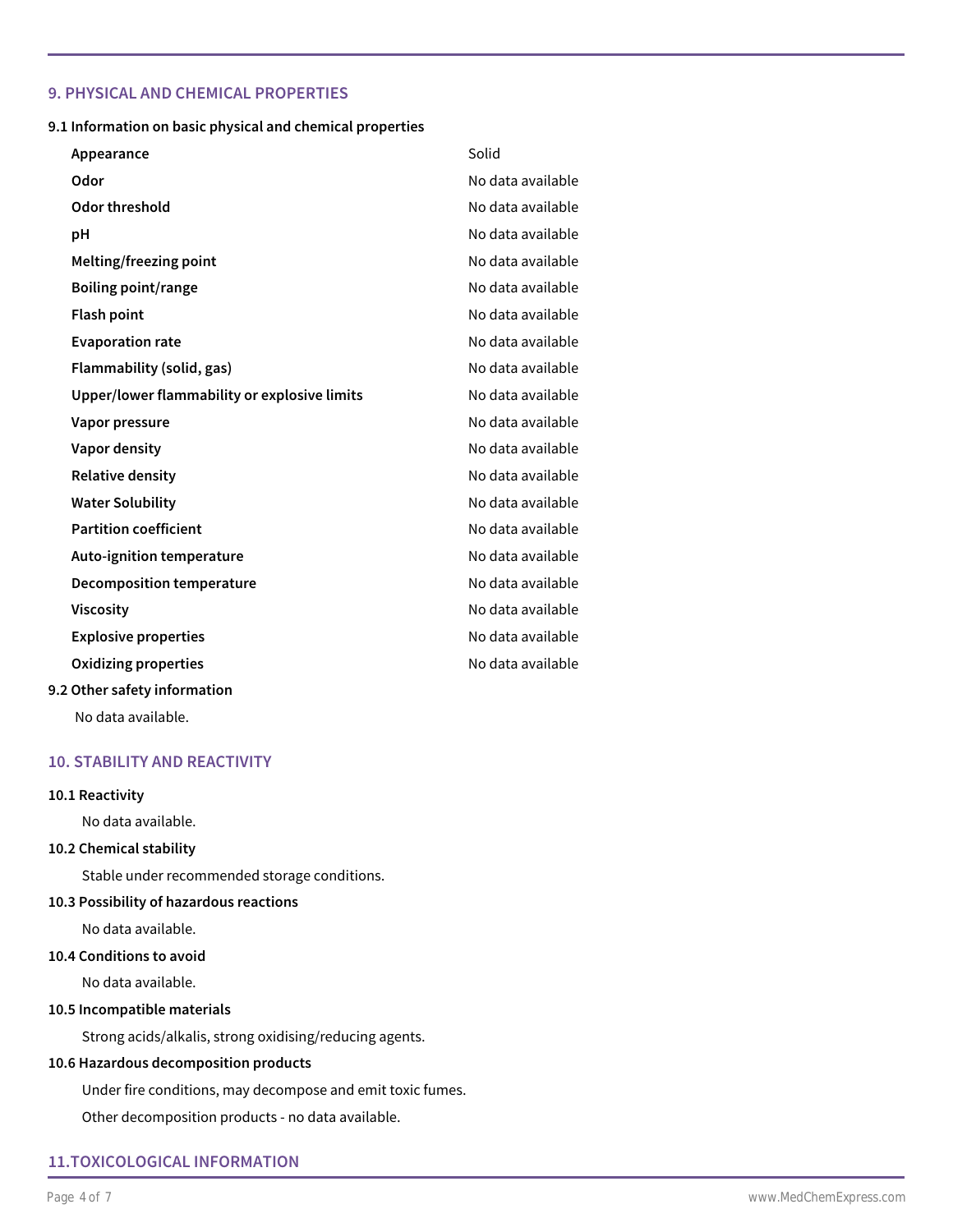# **11.1 Information on toxicological effects**

# **Acute toxicity**

Classified based on available data. For more details, see section 2

# **Skin corrosion/irritation**

Classified based on available data. For more details, see section 2

## **Serious eye damage/irritation**

Classified based on available data. For more details, see section 2

## **Respiratory or skin sensitization**

Classified based on available data. For more details, see section 2

# **Germ cell mutagenicity**

Classified based on available data. For more details, see section 2

## **Carcinogenicity**

IARC: No component of this product present at a level equal to or greater than 0.1% is identified as probable, possible or confirmed human carcinogen by IARC.

ACGIH: No component of this product present at a level equal to or greater than 0.1% is identified as a potential or confirmed carcinogen by ACGIH.

NTP: No component of this product present at a level equal to or greater than 0.1% is identified as a anticipated or confirmed carcinogen by NTP.

OSHA: No component of this product present at a level equal to or greater than 0.1% is identified as a potential or confirmed carcinogen by OSHA.

# **Reproductive toxicity**

Classified based on available data. For more details, see section 2

#### **Specific target organ toxicity - single exposure**

Classified based on available data. For more details, see section 2

# **Specific target organ toxicity - repeated exposure**

Classified based on available data. For more details, see section 2

#### **Aspiration hazard**

Classified based on available data. For more details, see section 2

# **Additional information**

This information is based on our current knowledge. However the chemical, physical, and toxicological properties have not been completely investigated.

# **12. ECOLOGICAL INFORMATION**

# **12.1 Toxicity**

No data available.

# **12.2 Persistence and degradability**

No data available.

# **12.3 Bioaccumlative potential**

No data available.

# **12.4 Mobility in soil**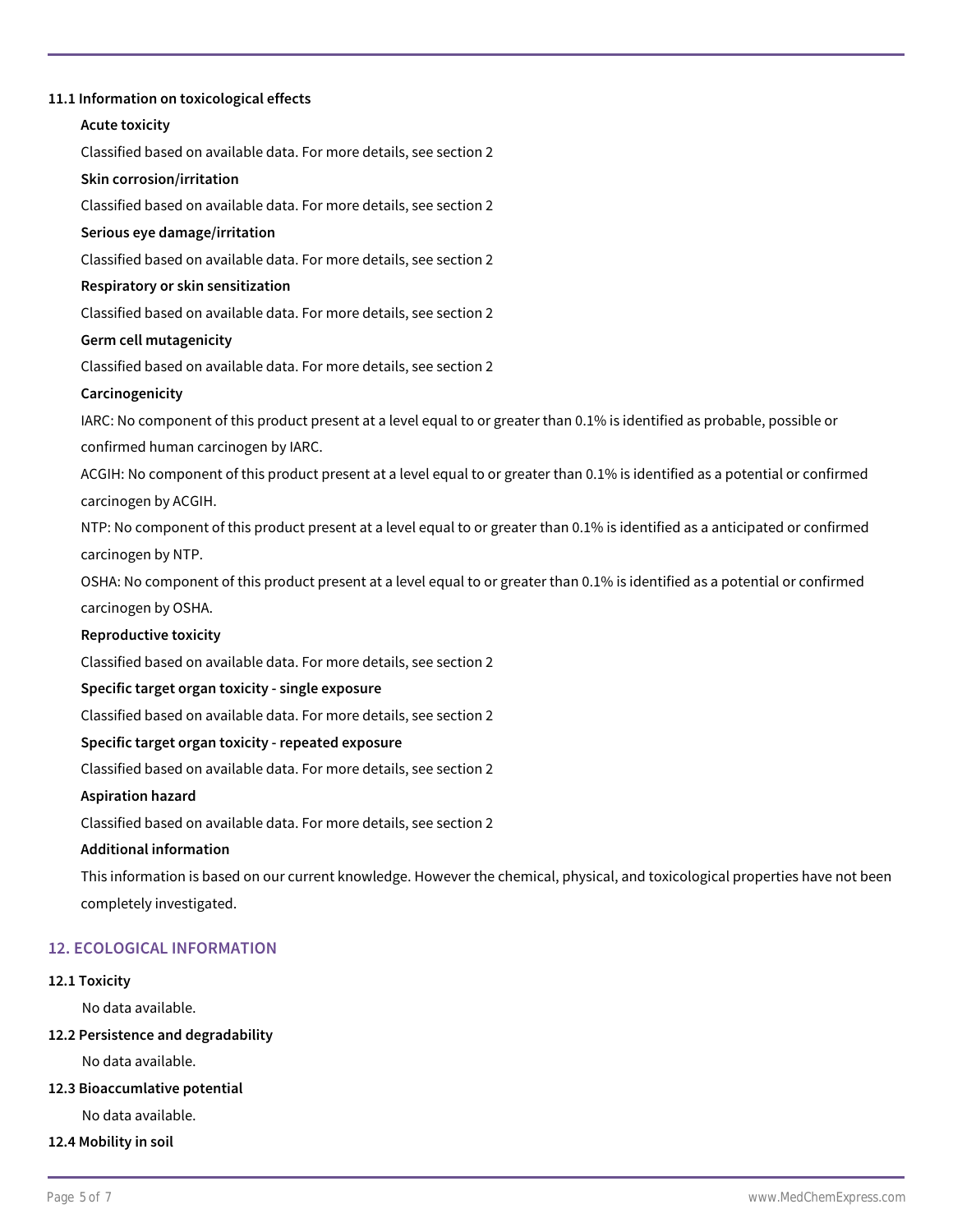No data available.

# **12.5 Results of PBT and vPvB assessment**

PBT/vPvB assessment unavailable as chemical safety assessment not required or not conducted.

### **12.6 Other adverse effects**

No data available.

# **13. DISPOSAL CONSIDERATIONS**

# **13.1 Waste treatment methods**

# **Product**

Dispose substance in accordance with prevailing country, federal, state and local regulations.

# **Contaminated packaging**

Conduct recycling or disposal in accordance with prevailing country, federal, state and local regulations.

# **14. TRANSPORT INFORMATION**

# **DOT (US)**

Proper shipping name: Not dangerous goods UN number: - Class: - Packing group: -

# **IMDG**

Proper shipping name: Not dangerous goods UN number: - Class: - Packing group: -

# **IATA**

Proper shipping name: Not dangerous goods UN number: - Class: - Packing group: -

# **15. REGULATORY INFORMATION**

# **SARA 302 Components:**

No chemicals in this material are subject to the reporting requirements of SARA Title III, Section 302.

# **SARA 313 Components:**

This material does not contain any chemical components with known CAS numbers that exceed the threshold (De Minimis)

reporting levels established by SARA Title III, Section 313.

# **SARA 311/312 Hazards:**

Acute Health Hazards.

# **Massachusetts Right To Know Components:**